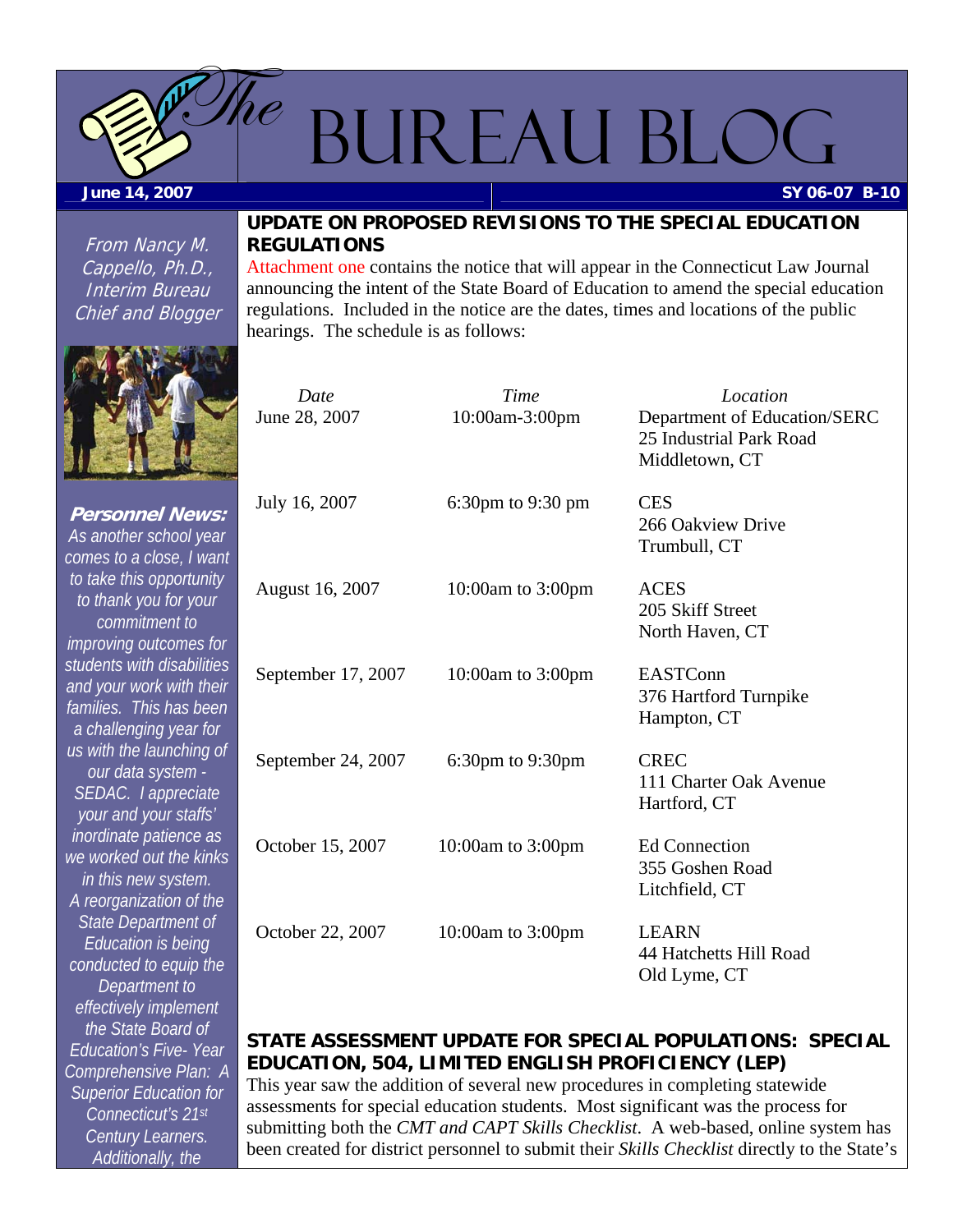<span id="page-1-0"></span>*reorganization will help the department build capacity to support school districts for improved student outcomes. As of July 1st, I will be working in the new Bureau of School and District Improvement. I am excited about the work ahead as I will continue with some of my former responsibilities including indicators 3, 9, and 10 of the State Performance Plan (SPP). This includes improving academic outcomes for students with disabilities and eliminating the disproportionate representation of students with disabilities by race and ethnicity. I will also oversee the development of statewide procedures for Scientific Researchbased Interventions (SRBI) or Response to Intervention as recommended by the Commissioner's Panel. Brian J. Cunnane, who has been a consultant in the Bureau since 1999, will assume the Acting Chief position in the Bureau of Special Education. Deborah Richards will be the Acting Chief of the new Bureau of School Accountability, Compliance and Monitoring. Norma Sproul will be joining this Bureau and will resume her* 

student assessment department. Although there were some minor technical glitches, this has proven to be very successful and we hope that it will improve the efficacy of gathering this student information.

The student assessment accommodation website was also updated with the addition of a data entry section for *Skills Checklist* students called the Learner Characteristics Inventory. This online questionnaire, developed by the *National Alternate Assessment Center (NAAC)*, is used by the CSDE to investigate the true learning characteristics of students participating in our Alternate Assessment. In addition, both the *CMT and CAPT Testing Accommodation Form* has been updated and posted on the state website: [http://www.csde.state.ct.us/public/cedar/assessment/agl/data\\_entry.htm.](http://www.csde.state.ct.us/public/cedar/assessment/agl/data_entry.htm) They are found in [attachment two a](#page-6-0)nd [attachment three.](#page-7-0) 

If there are any questions, comments or concerns about student assessment as it applies to special population students, please call or email Janet Stuck (860) 713-6837 [Janet.Stuck@ct.gov](mailto:Janet.Stuck@ct.gov) or Joe Amenta (860) 713-6855 [Joseph.Amenta@ct.gov](mailto:Joseph.Amenta@ct.gov)

#### **STATE PERFORMANCE PLAN**

The last year presented challenges for all of us in collecting data that were accurate and timely which, in turn, presented difficulty in submitting these data to the Office of Special Education Programs (OSEP) within their prescribed timeline. With OSEP's intense and strict scrutiny of timely and accurate data, there is a need to improve our data collection efforts. The Department needs assistance from districts to make the necessary improvements. Please se[e attachment four f](#page-8-0)or a schedule that outlines specific data submission due dates.

The State is required, through section 616, to measure an LEA's performance in submitting data that is both timely and accurate to help determine if a district falls into one of the following categories: Meets Requirements, Needs Assistance, Needs Intervention, or Needs Substantial Intervention. Please refer to February, April and May's Bureau Blogs for more information regarding district level determinations.

Please review the attachment and consider your district's needs in meeting this requirement, as the Department will report on and make available to the public each district's progress in responding to data submissions in a timely and accurate manner, beginning with the 2007-08 school year. It will be reported as part of the district's annual performance report on each LEA's progress on the indicators in the State Performance Plan (SPP).

Submitting data by the due date on the attachment would mean the LEA submitted data in a timely manner. Should there be revisions to the data that need to be corrected, districts who resubmit by the final revision date would also be considered accurate. Should no revisions be needed, the first submission would be both timely and accurate.

#### **UPDATE ON GUIDELINES**

Statewide training on the *Guidelines for Identifying Children with Intellectual Disability* was completed in early May. As a result of feedback from participants at the training sessions, the Intellectual Disability Eligibility Documentation Worksheet is now available for download in Word format at:

[http://www.sde.ct.gov/sde/lib/sde/word\\_docs/DEPS/Special/ID\\_Elig\\_Worksheet.doc.](http://www.sde.ct.gov/sde/lib/sde/word_docs/DEPS/Special/ID_Elig_Worksheet.doc)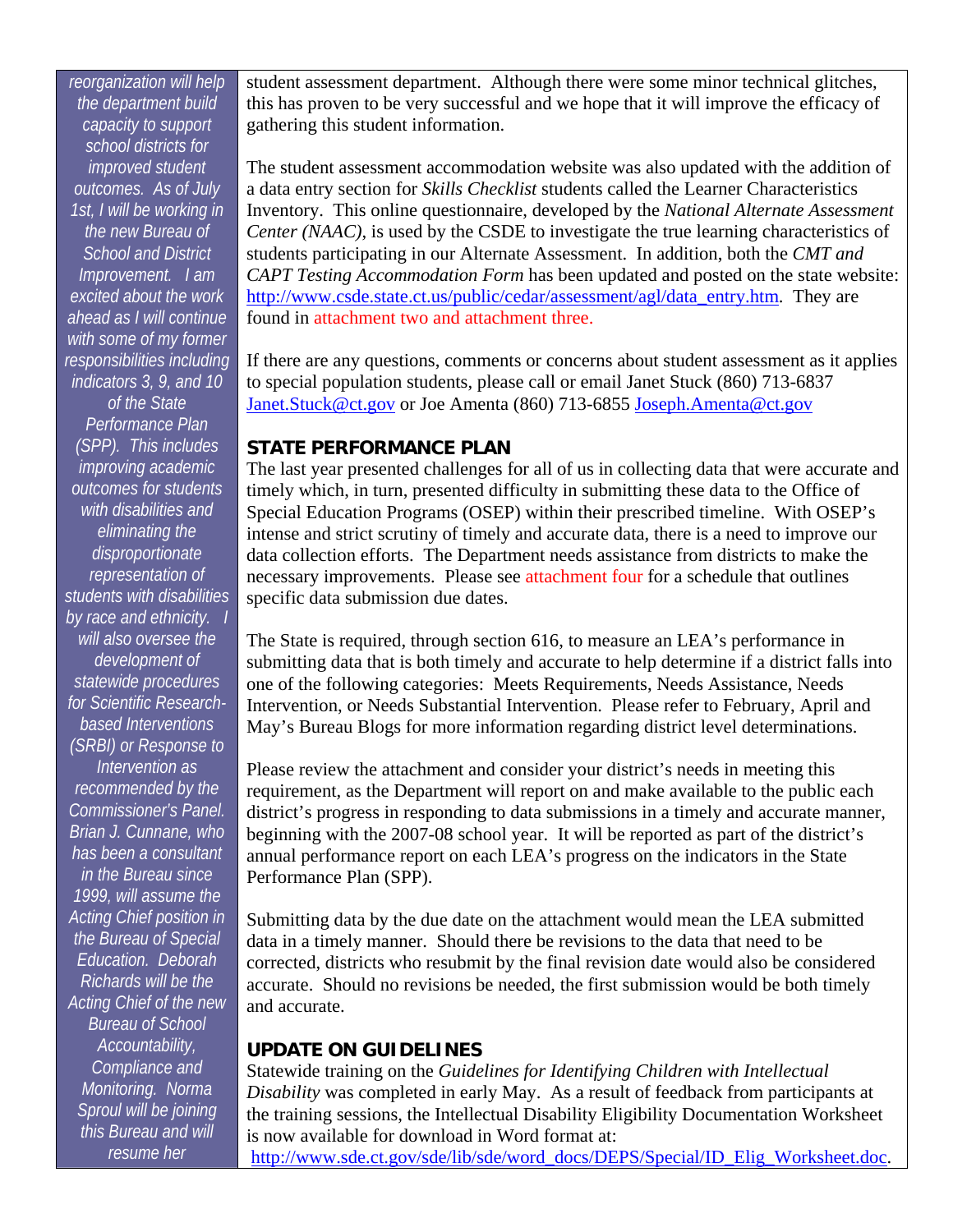<span id="page-2-0"></span>*responsibilities for indicators 1, 2, and 4 of the SPP which includes improving graduation rates and reducing suspension and expulsion for students with disabilities.*



Additional Resources:

Parent Training and Information center (PTI) CPAC 1-800-445-2722 (860) 739-3089 V/TDD [www.cpacinc.org](http://www.cpacinc.org/)



For professional development and technical assistance offerings contact State Education Resource Center (SERC) (860) 632-1485 [www.ctserc.org](http://www.ctserc.org/)

The entire Working Draft, *Guidelines for Identifying Children with Intellectual Disability*, is available at:

[http://www.sde.ct.gov/sde/lib/sde/pdf/deps/special/guide\\_intellectualdisability2007.pdf](http://www.sde.ct.gov/sde/lib/sde/pdf/deps/special/guide_intellectualdisability2007.pdf) A hard copy of this document can be obtained by contacting the State Education Resource Center at 860-632-1485, extension 250, or the Connecticut State Department of Education at (860) 713-6910.

The Bureau of Special Education is interested in your comments regarding this document. Please revie[w attachment five a](#page-9-0)nd send your comments by July 1, 2007, to [perri.murdica@ct.gov](mailto:perri.murdica@ct.gov) or to the attention of Perri Murdica at The Connecticut State Department of Education, Bureau of Special Education, P.O. Box 2219, Room 369, Hartford, CT 06145-2219.

#### **TRANSFER OF STUDENT RECORDS – REMINDER**

We have received a number of inquiries concerning the transfer of student records to a new school district. Please note the ten day timeline after receipt of notification of enrollment in a new school district.

**Sec. 10-220h - Transfer of Student Records.** When a student enrolls in a school in a new school district, the new school district shall provide written notification of such enrollment to the school district in which the student previously attended school. The school district in which the student previously attended school (1) shall transfer the student's education records to the new school district no later than ten days after receipt of such notification, and (2), if the student's parent or guardian did not give written authorization for the transfer of such records, shall send notification of the transfer to the parent or guardian at the same time it transfers the records.

#### **NEW RESOURCES**

*The Center on Education Policy* released a report entitled Answering the Question That Matters Most: Has Student Achievement Increased Since "No Child Left Behind"? Using testing data from all 50 states, this study addresses two key questions in the debate surrounding the "No Child Left Behind" (NCLB) Act: has student achievement increased and have achievement gaps narrowed since NCLB was enacted in 2002? The report does not include students with disabilities, in the disaggregated data concerning the achievement gap, due to the various new policies that have come out of the Department of Education regarding assessment and students with disabilities since the enactment of NCLB. However, the state by state data regarding students with disabilities can be accessed on the CEP website. The full report can be accessed on the CEP website at: [http://www.cep-](http://www.cep-dc.org/index.cfm?fuseaction=document.showDocumentByID&nodeID=1&DocumentID=200)

[dc.org/index.cfm?fuseaction=document.showDocumentByID&nodeID=1&DocumentI](http://www.cep-dc.org/index.cfm?fuseaction=document.showDocumentByID&nodeID=1&DocumentID=200)  $D=200$ .

The state by state data (including data on students with disabilities) can be accessed on the CEP website at:

[http://www.cep](http://www.cep-dc.org/index.cfm?fuseaction=document.showDocumentByID&nodeID=1&DocumentID=201)[dc.org/index.cfm?fuseaction=document.showDocumentByID&nodeID=1&DocumentI](http://www.cep-dc.org/index.cfm?fuseaction=document.showDocumentByID&nodeID=1&DocumentID=201)  $D=201$ .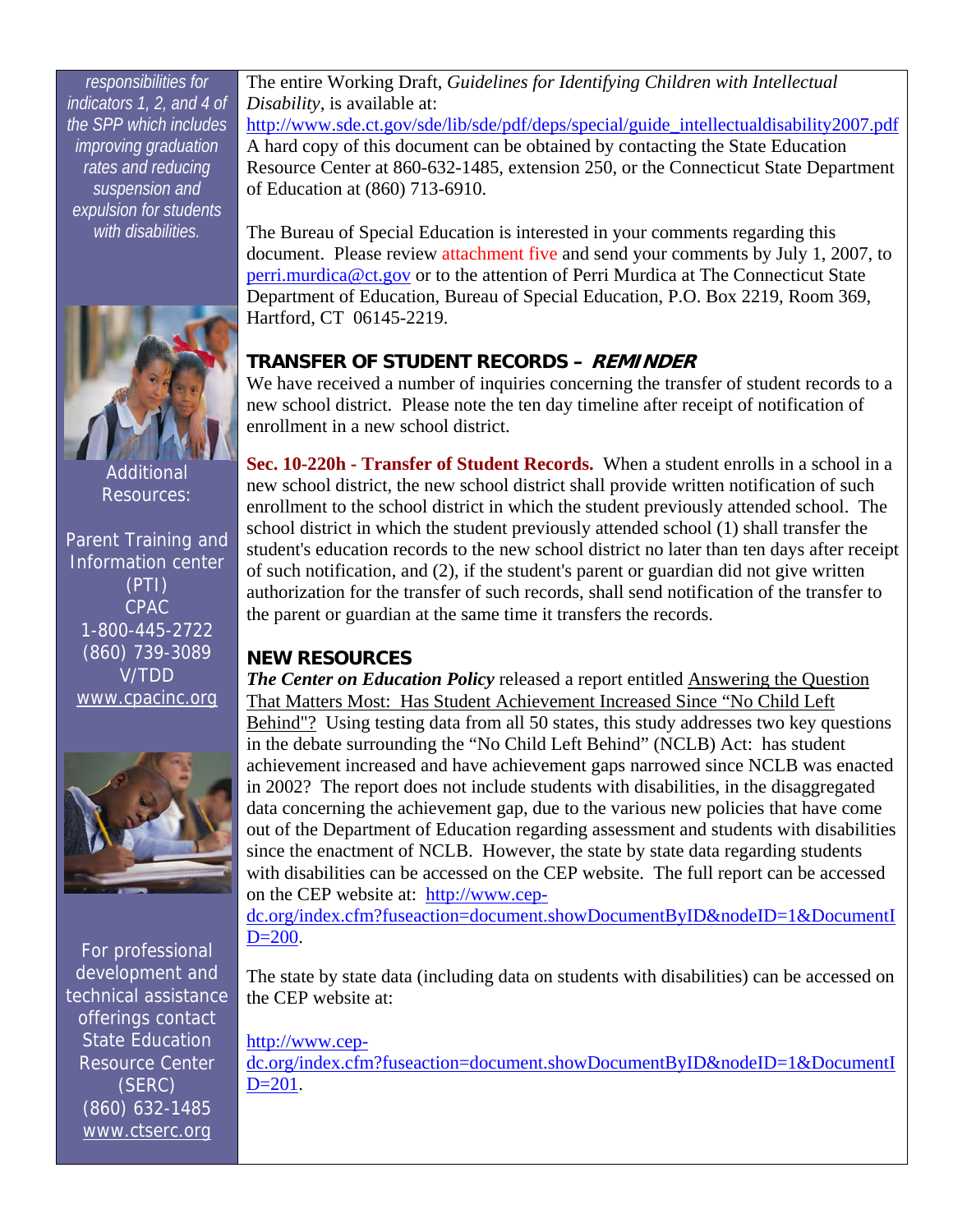#### **Connecticut State Department of Education**  Bureau of Special **Education** 165 Capitol Avenue Hartford, CT 06106 Phone: 860-713-6910 Fax: 860-713-7051

**Mailing address:**  P.O. Box 2219, RM 369 Hartford, CT 06106-2219



Visit us on the web at: [www.state.ct.us/sde](http://www.state.ct.us/sde) 

*Guidance on regulations* (May 2007) regarding assessment and accountability for recently arrived and former limited English proficient (LEP) students is available at the following link:

#### <http://www.ed.gov/policy/elsec/guid/lepguidance.doc>.

*The Condition of Education 2007*, the annual statistical portrait of education in the United States, was released yesterday. The 2007 report summarizes important developments and trends in education using the latest available data. The report presents 48 indicators on the status and condition of education and a special analysis on high school course taking. The report is available online at: <http://nces.ed.gov/programs/coe/>. Hard copies can be ordered from [www.edpubs.org](http://www.edpubs.org/).

*Helping Families Transition to the Future* summarizes the work of seven Parent Information and Training Programs funded by the U.S. Department of Education's Rehabilitation Services Administration (RSA) to "provide training and information to enable individuals with disabilities, and the parents, family members, guardians, advocates, or other authorized representatives of the individuals to participate more effectively with professionals in meeting the vocational, independent living and rehabilitation needs of individuals with disabilities (Rehabilitation Act, 1998)." This document describes who is being served by the RSA PIT programs. Data collected from seven RSA funded Parent Information and Training Programs serving 10 states were: California, Florida, Illinois, Indiana, Michigan, Minnesota, Oklahoma, Tennessee, Wisconsin and Washington. The document can be downloaded from: [http://www.pacer.org/tatra/RSA/RSA.pdf.](http://www.pacer.org/tatra/RSA/RSA.pdf)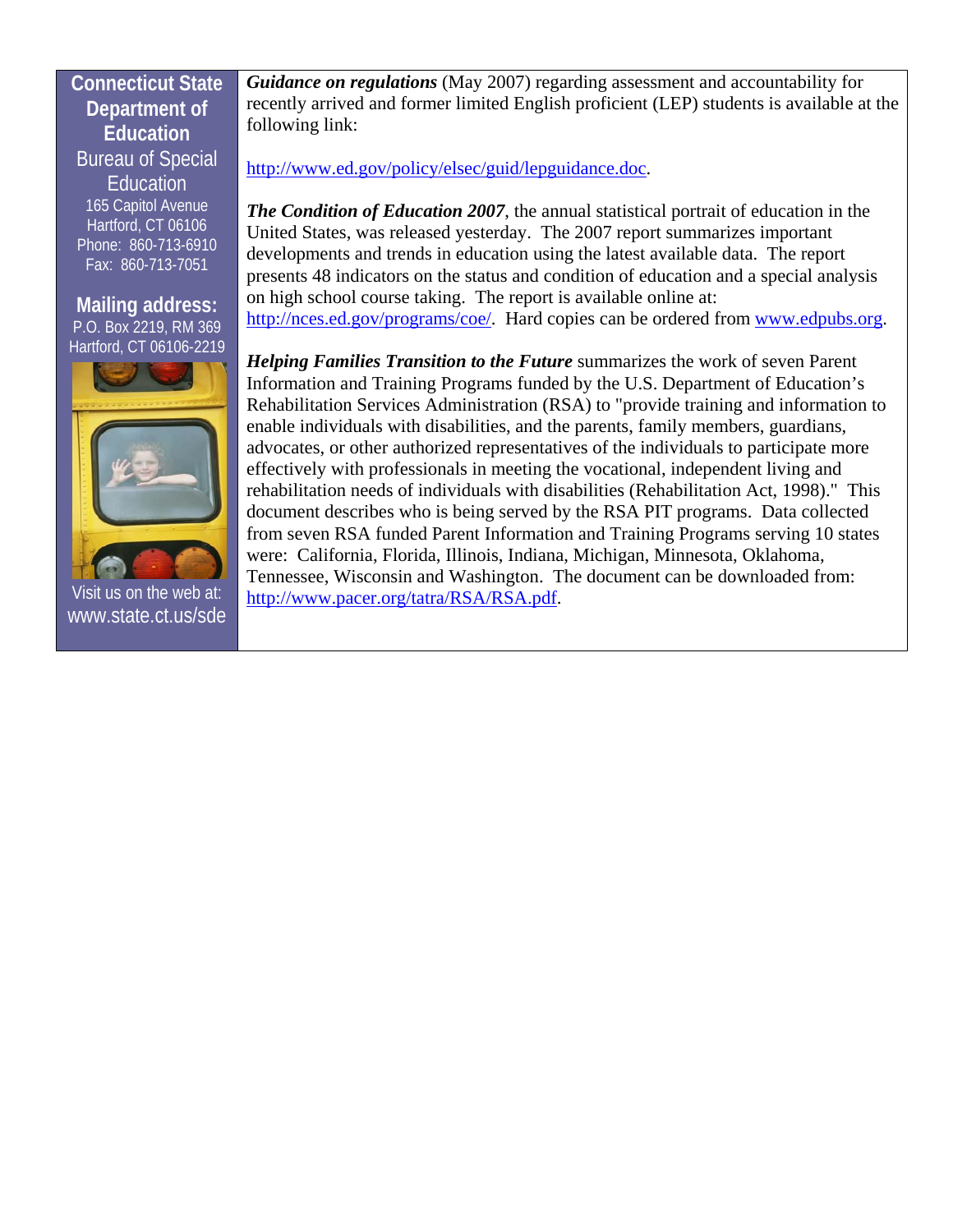<span id="page-4-0"></span>Update on Proposed Revisions to the Special Education Regulations On June  $19<sup>th</sup>$ , 2007, the following notice will appear in the Connecticut Law Journal announcing the intent of the State Board of Education to amend the special education regulations. Included in the notice are the dates, times and locations of the public hearings. Seven hearings will be held: one at the State Department of Education/SERC building in Middletown and one in each of the Regional Educational Service Centers. The notice includes information for submitting written comments and the procedure for requesting accommodations, including interpreter/translator services for the hearing. If you have any questions, please contact Theresa C. DeFrancis at (860) 713-6933.

Notice of Intent to Amend Regulations and Public Hearings

In accordance with Section 4-168 of the Connecticut General Statutes and pursuant to the authority prescribed in Section 10-76d of the Connecticut General Statutes, notice is hereby given that the State Board of Education intends to promulgate Regulations Concerning Special Education and Special Education Due Process Hearings by amending: (a) Sections 10-76a-1 to 10-76d-19, inclusive, (b) Sections 10-76h-1, 10-76h-3 to 10-76h-10, inclusive, and 10-76h-13 to 10-76h-16, inclusive, and (c) repealing Section 10-76*l* of the Regulations of Connecticut State Agencies.

Summary of Proposed Regulations: The proposed revisions to Sections 10-76a-1 to 10- 76d-19, inclusive (a) adopt the requirements of the Individuals with Disabilities Education Act (IDEA), 20 USC 1400 et. seq., as amended from time to time, for the provision of a free appropriate public education (FAPE) in the least restrictive environment to children with disabilities; (b) repeal state provisions which are duplicative of, or inconsistent with, the Federal requirements; (c) add new language which clarifies the provision of a free appropriate public education (FAPE) to children removed from their homes by state agencies; (d) clarify other provisions related to the state administration of special education; and (e) establish a procedure for a parent to continue to have the ability to make educational decisions for a child over the age of 18 who has not been declared incompetent by a court of competent jurisdiction. The proposed revisions to Sections 10-76h-1, 10-76h-3 to 10-76h-10, inclusive, and 10-76h-13 to 10- 76h-16, inclusive adopt the IDEA standards for due process and clarify state provisions related to the advisory opinion process. Section 10-76**l**-1 is repealed to be consistent with the repeal of the statutory provision requiring program evaluation.

Statement of purpose: To adopt the IDEA standards for the provision of a free appropriate public education in the least restrictive environment to children with disabilities and to clarify state specific requirements for the provision of special education to children with disabilities and the evaluation of gifted and talented children.

Persons wishing to present their views regarding these proposed regulations may do so at public hearings to be held at the Department of Education/SERC building and the Regional Educational Service Centers as follows: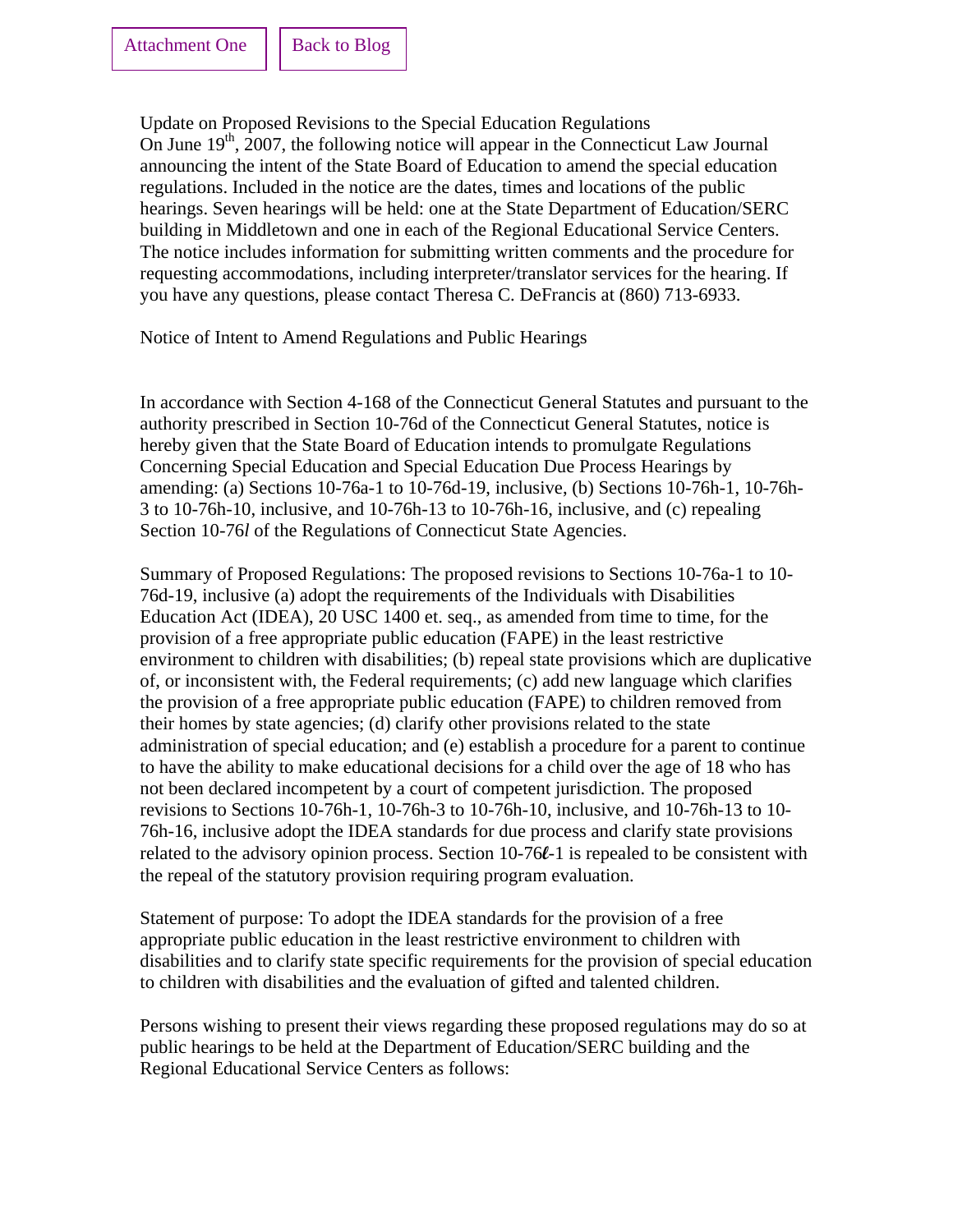| June 28, 2007                       | $10$ am- $3$ pm   | Department of Education/SERC<br>25 Industrial Park Road<br>Middletown, CT |
|-------------------------------------|-------------------|---------------------------------------------------------------------------|
| July 16, 2007                       | 6:30pm to 9:30 pm | <b>CES</b><br>266 Oakview Drive<br>Trumbull, CT                           |
| August 16                           | 10am to 3pm       | <b>ACES</b><br>205 Skiff Street<br>North Haven, CT                        |
| September 17, 2007 10am to 3pm      |                   | <b>EASTConn</b><br>376 Hartford Turnpike<br>Hampton, CT                   |
| September 24, 2007 6:30pm to 9:30pm |                   | <b>CREC</b><br>111 Charter Oak Avenue<br>Hartford, CT                     |
| October 15, 2007                    | 10am to 3pm       | EdConnection<br>355 Goshen Road<br>Litchfield, CT                         |
| October 22, 2007                    | 10am to 3pm       | <b>LEARN</b><br>44 Hatchetts Hill Road<br>Old Lyme, CT.                   |

Persons needing accommodations to participate in the public hearing including translators contact Theresa C. DeFrancis at (860) 713-6933 no later than 2 weeks prior to the scheduled hearing date to ensure that their needs are appropriately accommodated.

Within thirty (30) days of the date of publication of this notice, interested persons may submit data, facts, views and arguments in writing to Theresa C. DeFrancis, Esq., State Department of Education, PO Box 2219, Hartford, CT 06145.

All submissions and testimony concerning the proposed regulations will be considered fully. Copies of the proposed regulations and the fiscal note may be obtained from Theresa C. DeFrancis at (860) 713-6933. Copies of the proposed regulations are available on-line at the Bureau of Special Education blog, [www.sde.ct.gov/sde](http://www.sde.ct.gov/sde), click on Special Education, click on Bureau Blog, click on May blog.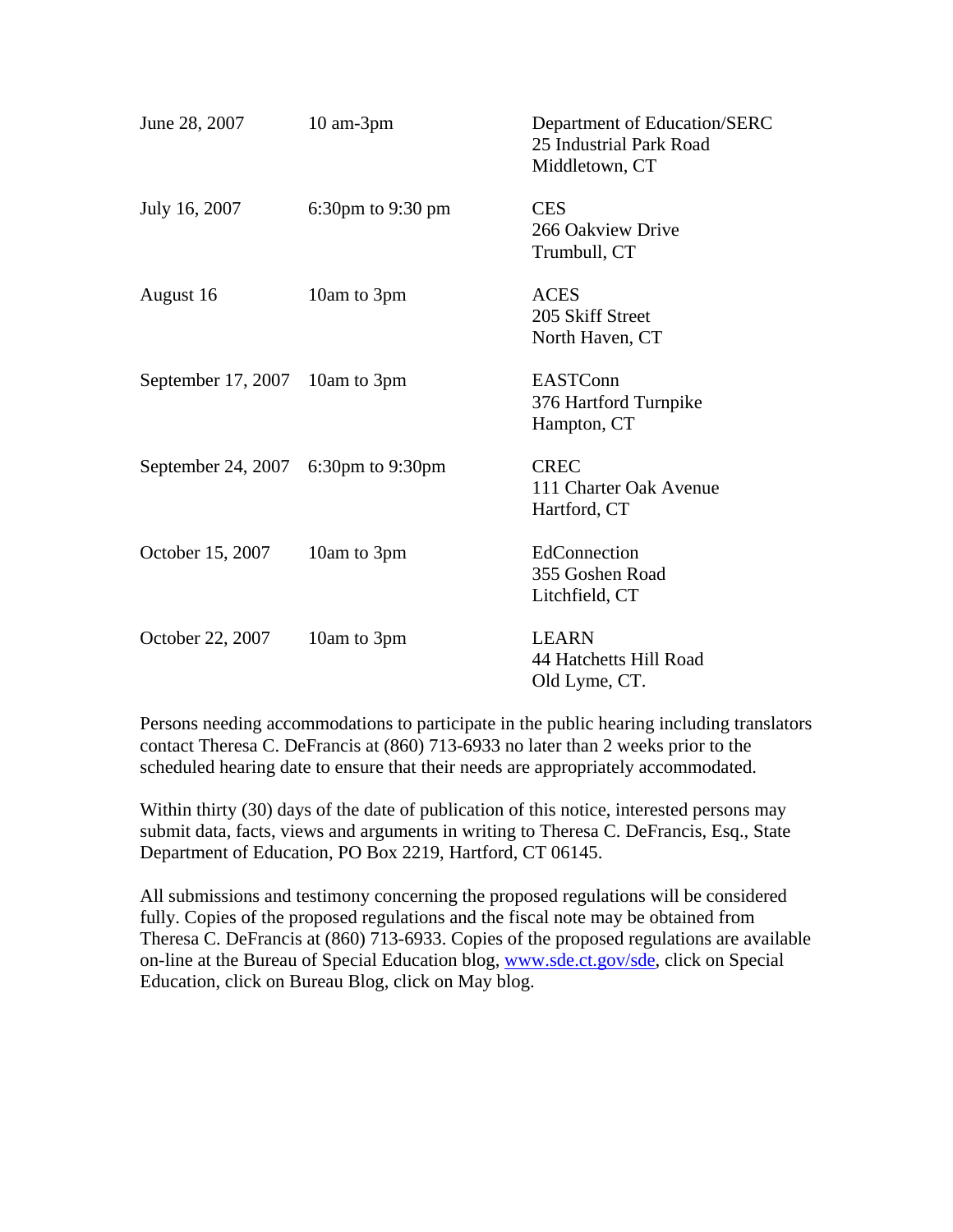### <span id="page-6-0"></span>Attachment Two [Back to Blog](#page-1-0)

|            | <b>Connecticut State Department of Education</b> |            |
|------------|--------------------------------------------------|------------|
| <b>CMT</b> | <b>Test Accommodations Form</b>                  | <b>CMT</b> |



**Special Education/Section 504 Students And/Or Students with Limited English Proficiency (LEP)** 

|                                                                                            | <b>IEP Date:</b>                                 |                |                |         | <b>SASID:</b>                                                                       |                                      |  |
|--------------------------------------------------------------------------------------------|--------------------------------------------------|----------------|----------------|---------|-------------------------------------------------------------------------------------|--------------------------------------|--|
|                                                                                            |                                                  |                |                |         |                                                                                     |                                      |  |
| Sex: M F Grade:                                                                            |                                                  |                |                |         |                                                                                     |                                      |  |
| Code:                                                                                      |                                                  |                |                |         |                                                                                     |                                      |  |
|                                                                                            |                                                  |                |                |         |                                                                                     |                                      |  |
|                                                                                            |                                                  |                |                |         |                                                                                     |                                      |  |
|                                                                                            | <b>District Contact Person:</b><br><b>Phone:</b> |                |                |         |                                                                                     |                                      |  |
| This student has (circle one): A) A Special Education IEP B) A Section 504 Plan C) Neither |                                                  |                |                |         |                                                                                     |                                      |  |
|                                                                                            |                                                  |                |                |         | This student has Limited English Proficiency (circle one):<br>N <sub>o</sub><br>Yes |                                      |  |
|                                                                                            |                                                  |                |                |         | <b>Special Education or Section 504 Accommodations</b>                              |                                      |  |
|                                                                                            | DRP                                              | RC             |                | E       | $MA = Math, SC = Science, DRP = Degrees$ of Reading Power, $RC = Reading$           |                                      |  |
| ΜA                                                                                         | ပ္တ                                              |                | <b>MAQ</b>     |         | Comp., $\bf{DAW}$ = Direct Assessment of Writing, $\bf{ER}$ = Editing and Revising  |                                      |  |
|                                                                                            |                                                  |                |                |         | <b>CMT Presentation Accommodations</b>                                              |                                      |  |
| $\circ$                                                                                    | $\circ$<br>$\circ$                               | $\circ$        | O              | $\circ$ | <b>Braille</b>                                                                      |                                      |  |
| $\circ$                                                                                    | $\circ$<br>O                                     | $\circ$        | $\circ$        |         | O Large Print                                                                       |                                      |  |
| $\circ$                                                                                    | $\circ$<br>O                                     | $\circ$        | $\circ$        |         | O Closed-Circuit TV (Optalec/Visualtec)                                             |                                      |  |
| $\circ$                                                                                    | $\circ$<br>$\circ$                               | $\circ$        | $\circ$        | $\circ$ | Sign language interpreter                                                           |                                      |  |
| $\circ$                                                                                    | $\circ$<br>O                                     | $\circ$        | O              | O.      | UMENT: FOR DISTRICT USE ONLY<br>Reader - directions only                            |                                      |  |
| $\circ$                                                                                    | $\circ$                                          |                |                |         | Reader (Cert. Teacher) - MA and SC items                                            |                                      |  |
| $\circ$                                                                                    | $\circ$                                          |                |                | $\circ$ | Screen Reader (Computer) - MA, SC, and ER items                                     | https://solutions.emetric.net/TAForm |  |
|                                                                                            |                                                  |                |                |         | <b>CMT Response Accommodations</b>                                                  |                                      |  |
| $\circ$                                                                                    | $\circ$<br>$\circ$                               | $\bigcirc$     |                | $\circ$ | Circle answers in test booklet [Multiple Choice Items Only]                         |                                      |  |
| $\circ$                                                                                    | $\circ$<br>$\circ$                               | $\circ$        | $\circ$        | $\circ$ | <b>Braille</b>                                                                      |                                      |  |
| $\circ$                                                                                    | O                                                | $\circ$        | $\circ$        |         | <b>Word Processor</b>                                                               |                                      |  |
| $\circ$                                                                                    | $\circ$<br>$\circ$                               | $\circ$        |                | $\circ$ | Bubbler                                                                             |                                      |  |
| $\circ$                                                                                    | O<br>O                                           | $\circ$        | $\circ$        | $\circ$ | Voice Recognition Software                                                          |                                      |  |
| $\overline{O}$                                                                             | $\circ$<br>$\circ$                               | $\circ$        |                | $\circ$ | Sign language to multiple-choice or griddable responses                             |                                      |  |
|                                                                                            |                                                  |                |                |         | <b>CMT Other Accommodations</b>                                                     |                                      |  |
| $\circ$                                                                                    | $\circ$<br>$\circ$                               | $\circ$        | $\circ$        |         | $\overline{O}$ Time extension**                                                     | $\dot{\mathbf{c}}$                   |  |
|                                                                                            | $\overline{O}$<br>$\bigcirc$                     | $\overline{O}$ | $\overline{O}$ |         | O Test setting                                                                      |                                      |  |
| $\circ$                                                                                    | O                                                |                |                |         | Talking calculator (for blind or visually impaired students only)                   |                                      |  |
| O<br>$\circ$                                                                               | O<br>$\circ$<br>O                                | O              | O              | $\circ$ | Abacus (for blind or visually impaired students only)<br>Adaptive furniture         |                                      |  |
| O                                                                                          | $\circ$<br>O                                     | $\circ$        | $\circ$        | O       | Adaptive lighting                                                                   |                                      |  |
| $\circ$                                                                                    | $\circ$<br>$\circ$                               | $\bigcirc$     | $\circ$        | $\circ$ | Amplification                                                                       |                                      |  |
|                                                                                            |                                                  |                |                |         |                                                                                     | WORKING DOC                          |  |
| <b>Limited English Proficiency Accommodations</b>                                          |                                                  |                |                |         | Electronic Submissio                                                                |                                      |  |
|                                                                                            |                                                  |                |                |         | <b>CMT LEP Accommodations</b>                                                       |                                      |  |
|                                                                                            | $\circ$<br>$\circ$                               | $\circ$        | O              | O       | Time extension                                                                      |                                      |  |
| $\circ$                                                                                    | $\circ$<br>O                                     | $\bigcirc$     | $\circ$        | $\circ$ | Test setting                                                                        |                                      |  |
| $\circ$                                                                                    | O                                                |                |                |         | Reader (cert. teacher in English only) – MA and SC items                            |                                      |  |
| O                                                                                          | $\circ$<br>O                                     | $\circ$        | O              | O       | Reader in English or native language                                                |                                      |  |
|                                                                                            | $\circ$                                          | ∩              | O              |         | Dictionary - word to word translation only, no definitions                          |                                      |  |

\*\* Time extension also requires Test setting

If you have questions about this form or about an accommodation that is not listed on this form contact:

Joe Amenta (860-713-6855) or Janet Stuck (860-713-6837), Special Populations Assessment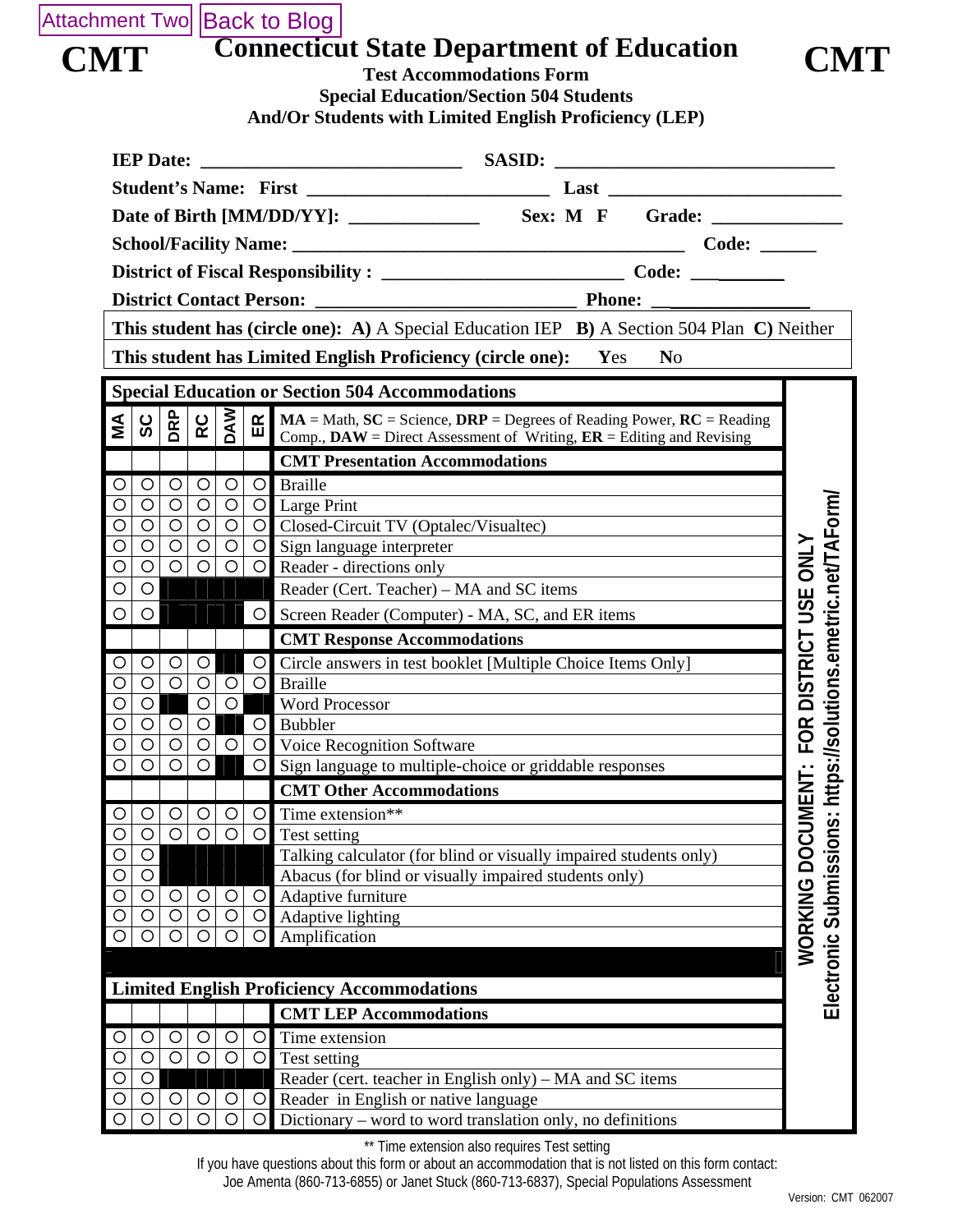<span id="page-7-0"></span>

## **CAPT** Connecticut State Department of Education **CAPT** Test Accommodations Form



|                            |                                                                                                                                                                                                                      |                                 |                                      |                     | <b>IEP Date:</b>   |                    |                    |
|----------------------------|----------------------------------------------------------------------------------------------------------------------------------------------------------------------------------------------------------------------|---------------------------------|--------------------------------------|---------------------|--------------------|--------------------|--------------------|
|                            |                                                                                                                                                                                                                      |                                 |                                      |                     |                    |                    |                    |
|                            |                                                                                                                                                                                                                      |                                 |                                      |                     |                    |                    |                    |
|                            |                                                                                                                                                                                                                      |                                 |                                      |                     |                    |                    |                    |
|                            |                                                                                                                                                                                                                      |                                 |                                      |                     |                    |                    |                    |
|                            |                                                                                                                                                                                                                      |                                 |                                      |                     |                    |                    |                    |
|                            | <b>Phone:</b>                                                                                                                                                                                                        | <b>District Contact Person:</b> |                                      |                     |                    |                    |                    |
|                            | This student has (circle one): A) A Special Education IEP B) A Section 504 Plan C) Neither                                                                                                                           |                                 |                                      |                     |                    |                    |                    |
|                            | This student has Limited English Proficiency (circle one): Yes<br>N <sub>0</sub>                                                                                                                                     |                                 |                                      |                     |                    |                    |                    |
|                            | <b>Special Education or Section 504 Accommodations</b>                                                                                                                                                               |                                 |                                      |                     |                    |                    |                    |
|                            |                                                                                                                                                                                                                      |                                 |                                      |                     |                    |                    |                    |
|                            | $\underbrace{\mathbf{M}}$ MA = Math, SC = Science, RL = Response to Literature, RI = Reading for<br>Information, $\mathbf{I} \mathbf{W}$ = Interdisciplinary Writing, $\mathbf{E} \mathbf{R}$ = Editing and Revising |                                 | $\overline{\mathbf{r}}$ $\ge$ $\mid$ |                     | <b>RL</b>          | ပ္တိ               | ŹΣ                 |
|                            | <b>CAPT Presentation Accommodations</b>                                                                                                                                                                              |                                 |                                      |                     |                    |                    |                    |
|                            |                                                                                                                                                                                                                      | $\bigcirc$<br>Braille*          | $\circ$                              | $\circ$             | $\circ$            | $\circ$            | O                  |
| utions.emetric.net/TAForm/ |                                                                                                                                                                                                                      | $\overline{O}$ Large Print*     | $\circ$                              | $\circlearrowright$ | $\circ$            | $\bigcirc$         | Ó                  |
|                            | O Closed-Circuit TV (Optalec/Visualtec)                                                                                                                                                                              |                                 | $\circ$                              | $\circ$             | $\circ$            | $\bigcirc$         | O                  |
|                            | Sign language interpreter<br><u> 1989 - Andrea Stadt Britain, fransk politik (</u>                                                                                                                                   | $\circ$                         | $\circ$                              | $\circ$             | $\bigcirc$         | $\bigcirc$         | O                  |
|                            | O Reader - directions only                                                                                                                                                                                           |                                 | $\circ$                              | $\circ$             | $\circ$            | $\circ$            | $\circ$            |
|                            | Reader (cert. teacher) - MA and SC items, and IW passages                                                                                                                                                            |                                 | $\circ$                              |                     |                    | $\circ$            | O                  |
|                            | O   O   Screen Reader (Computer) - MA, SC, and ER items, and IW passages                                                                                                                                             |                                 |                                      |                     |                    | $\circ$            | $\overline{\circ}$ |
| DISTRICT USE ONLY          | <b>CAPT Response Accommodations</b>                                                                                                                                                                                  |                                 |                                      |                     |                    |                    |                    |
|                            | Circle answers in test booklet [Multiple Choice Items Only]                                                                                                                                                          | $\bigcirc$                      |                                      | $\circ$             |                    | $\circ$            |                    |
|                            |                                                                                                                                                                                                                      | $\circ$<br><b>Braille</b>       | $\circ$                              | $\circ$             | $\circ$            | $\circ$            |                    |
|                            | Word Processor*                                                                                                                                                                                                      |                                 | $\circ$                              | $\circ$             | $\bigcirc$         | $\circ$            | Ó                  |
|                            |                                                                                                                                                                                                                      | Bubbler<br>$\circ$              |                                      | $\bigcirc$          |                    | $\circ$            | O                  |
| FOR                        | Voice Recognition Software*                                                                                                                                                                                          | $\circ$                         | $\circ$                              | $\circ$             | $\circ$            | $\bigcirc$         | O                  |
| https://sol                | Sign language to multiple-choice or griddable responses                                                                                                                                                              | $\circ$                         |                                      | $\circ$             |                    | $\circ$            | O                  |
|                            | <b>CAPT Other Accommodations</b>                                                                                                                                                                                     |                                 |                                      |                     |                    |                    |                    |
|                            | Time extension**                                                                                                                                                                                                     | O<br>$\circ$                    | O<br>$\circ$                         | $\circ$<br>$\circ$  | $\circ$<br>$\circ$ | $\circ$<br>$\circ$ | O<br>O             |
|                            | Talking calculator (for blind or visually impaired students only)                                                                                                                                                    | Test setting                    |                                      |                     |                    |                    | $\circ$            |
| Submissions:               | Abacus (for blind or visually impaired students only)                                                                                                                                                                |                                 |                                      |                     |                    | $\bigcirc$         | O                  |
|                            | Adaptive furniture                                                                                                                                                                                                   | $\bigcirc$                      | $\circ$                              | $\bigcirc$          | $\circ$            | $\circ$            | O                  |
|                            | Adaptive lighting                                                                                                                                                                                                    | $\circ$                         | $\circ$                              | $\circ$             | $\circ$            | $\circ$            | O                  |
|                            |                                                                                                                                                                                                                      | Amplification<br>$\circ$        | $\circ$                              | $\circ$             | $\circ$            | $\circ$            | Ō                  |
| WORKING DOCUMENT           |                                                                                                                                                                                                                      |                                 |                                      |                     |                    |                    |                    |
| Electronic                 | <b>Limited English Proficiency Accommodations</b>                                                                                                                                                                    |                                 |                                      |                     |                    |                    |                    |
|                            | <b>CAPT LEP Accommodations</b>                                                                                                                                                                                       |                                 |                                      |                     |                    |                    |                    |
|                            |                                                                                                                                                                                                                      | $\circ$<br>Time extension       | O                                    | $\circ$             | $\circ$            | O                  | O                  |
|                            |                                                                                                                                                                                                                      | $\circ$<br>Test setting         | $\circ$                              | $\circ$             | $\circ$            | $\circ$            | O                  |
|                            | Reader (cert. teacher, in English) - MA and SC items and IW passages                                                                                                                                                 |                                 | $\circ$                              |                     |                    | $\bigcirc$         | Ο                  |
|                            | Reader in English or native language<br>Dictionary – word to word translation only, no definitions                                                                                                                   | $\circ$                         | $\circ$                              | $\circ$             | $\circ$            | $\circ$            | O                  |
|                            |                                                                                                                                                                                                                      | $\circ$                         | $\circ$                              | $\circ$             | $\circ$            | $\circ$            |                    |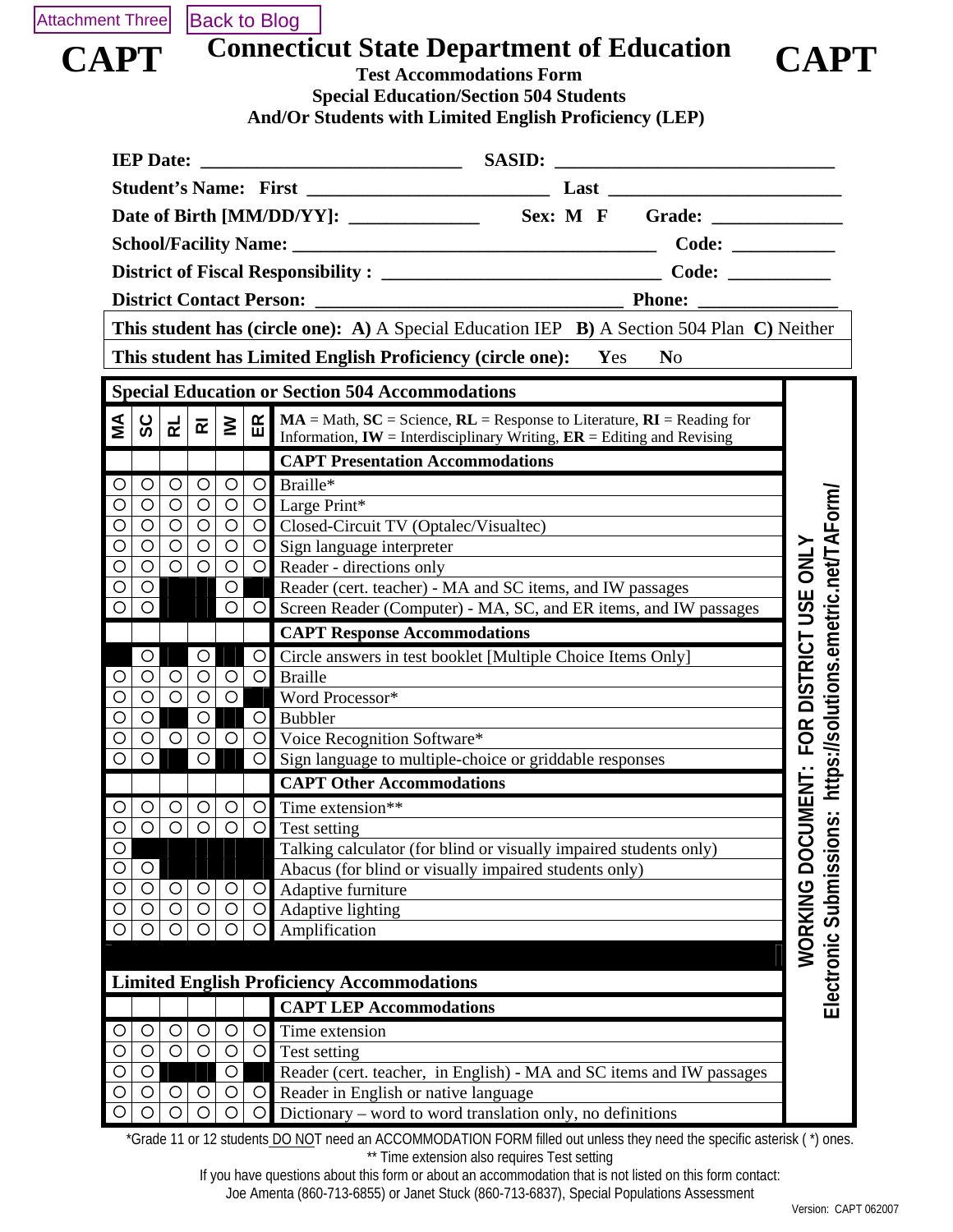#### **LEA Level Determinations – Timely and Accurate Data Collection 2007-2008 School Year**

<span id="page-8-0"></span>

| What data is collected?                                                                | <b>Submission Due Date</b><br>(TIMELY) | <b>Final Revision Date</b><br>(ACCURATE) |
|----------------------------------------------------------------------------------------|----------------------------------------|------------------------------------------|
| 1. SEDAC - Oct. 1 Child Count                                                          | Open November 15 - January 1           | January 15                               |
| 2. Evaluation Timelines (Indicator 11)                                                 | Open July 1 - August 15                | September 1                              |
| 3. Early Childhood Outcomes (ECO)                                                      | Open Summer 2007 - November 1          | November 15                              |
| 4. PJ Data (SEDAC – ID kids only)                                                      | September 1<br>March 1                 | September 15<br>March 15                 |
| 5. ED 166 (Discipline)                                                                 | Open last day of school - June 29      | August 1                                 |
| 6. Dispute Resolution data                                                             | September 15                           | October 1                                |
| 7. Exiters (PSIS) / RRE (SEDAC)<br>Students who exited July 1, 2006 -<br>June 30, 2007 | July 15 (due to PSIS 10 day exit rule) | August 1                                 |